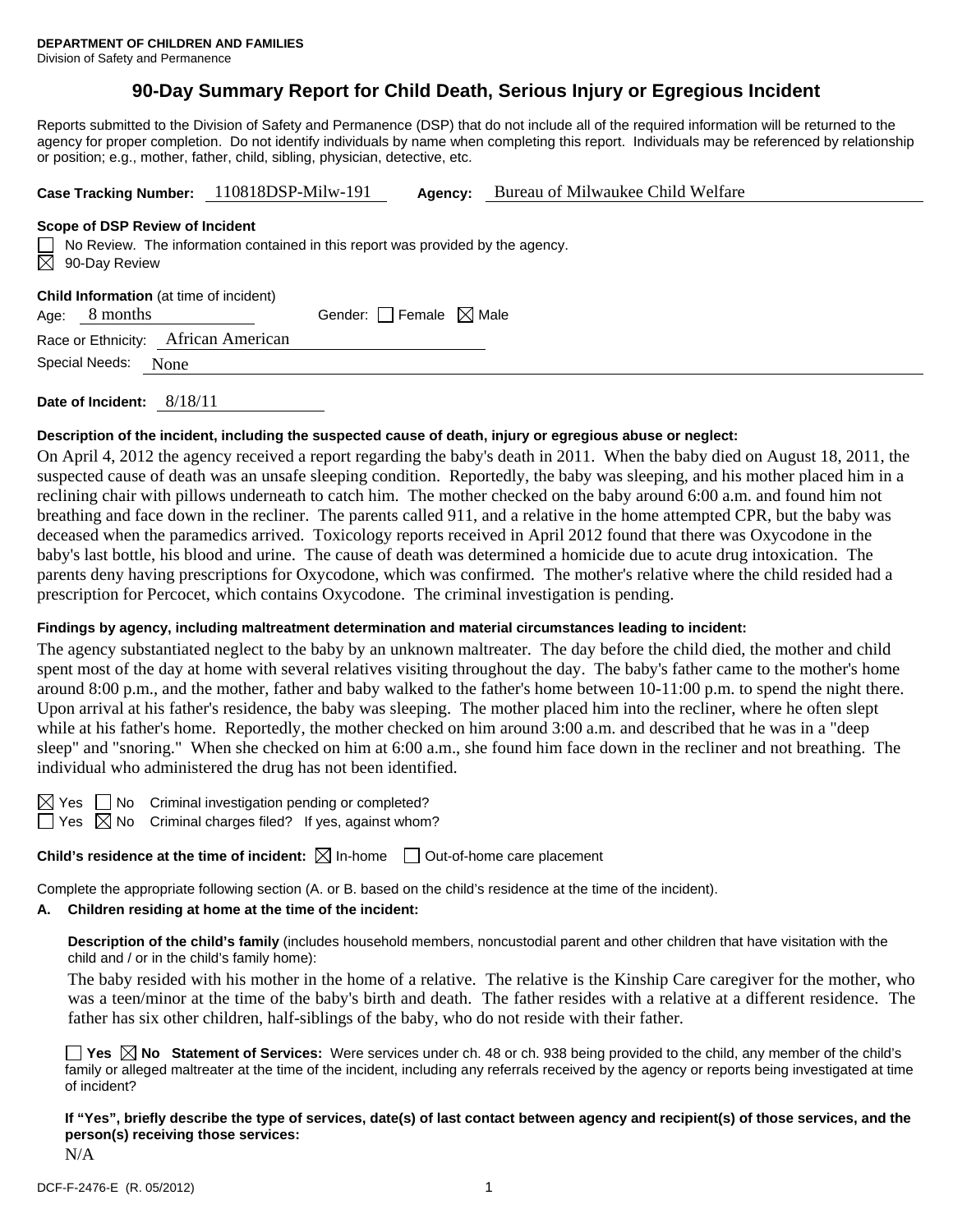**Summary of all involvement in services as adults under ch. 48 or ch. 938 by child's parents or alleged maltreater in the previous five years:** (Does not include the current incident.)

See following section

**Summary of actions taken by the agency under ch. 48, including any investigation of a report or referrals to services involving the child, any member of the child's family living in this household and the child's parents and alleged maltreater.** (Does not include the current incident.)

(Note: Screened out reports listed in this section may include only the date of the report, screening decision, and if a referral to services occurred at Access. Reports that do not constitute a reasonable suspicion of maltreatment or a reason to believe that the child is threatened with harm are not required to be screened in for an initial assessment, and no further action is required by the agency.)

8/18/11 Services report is screened in to assist the family with grief and counseling following the death of the baby.

6/10/10 CPS Report alleging maltreatment of the mother (minor) is screened out.

5/20/04 CPS Report alleging maltreatment of the mother (minor) is screened in and unsubstantiated.

10/8/02 Report screened in for Kinship Care. The mother is placed with a relative, where she continues to reside after the birth of her child and until his death in 2011.

8/7/01 CPS alleging maltreatment of the mother and three other children by their foster parent. The maltreatment determination is not available in eWiSACWIS.

 $7/16/01 \& 7/26/01$  Two CPS Reports alleging maltreatment of the mother as a foster child in the foster home are screened out.

## **Summary of any investigation involving the child, any member of the child's family and alleged maltreater conducted under ch. 48 or ch. 938 and any services provided to the child and child's family since the date of the incident:**

The agency screened in the 4/4/12 report on the toxicology findings for the deceased infant who died in 2011. Neglect to the infant by an unknown maltreater was substantiated. The mother does not have any other children, and the father does not reside with his children. The agency provided information regarding community resources to assist the family, and the case was closed.

## **B. Children residing in out-of-home (OHC) placement at time of incident:**

#### **Description of the OHC placement and basis for decision to place child there:**

## **Description of all other persons residing in the OHC placement home:**

**Licensing history:** Including type of license, duration of license, summary of any violations by licensee or an employee of licensee that constitutes a substantial failure to protect and promote the welfare of the child.

| Summary of any actions taken by agency in response to the incident: (Check all that apply.) |                                                      |  |                                                   |  |  |
|---------------------------------------------------------------------------------------------|------------------------------------------------------|--|---------------------------------------------------|--|--|
| $\boxtimes$                                                                                 | Screening of Access report                           |  | Attempted or successful reunification             |  |  |
| $\overline{\boxtimes}$                                                                      | Protective plan implemented                          |  | Referral to services                              |  |  |
|                                                                                             | Initial assessment conducted                         |  | Transportation assistance                         |  |  |
|                                                                                             | Safety plan implemented                              |  | Collaboration with law enforcement                |  |  |
| $\Box$                                                                                      | Temporary physical custody of child                  |  | Collaboration with medical professionals          |  |  |
|                                                                                             | Petitioned for court order / CHIPS (child in need of |  | Supervised visitation                             |  |  |
|                                                                                             | protection or services                               |  | Case remains open for services                    |  |  |
|                                                                                             | Placement into foster home                           |  | Case closed by agency                             |  |  |
| $\Box$                                                                                      | Placement with relatives                             |  | Initiated efforts to address or enhance community |  |  |
|                                                                                             | Ongoing Services case management                     |  | collaboration on CA/N cases                       |  |  |
|                                                                                             |                                                      |  | Other (describe):                                 |  |  |

## **FOR DSP COMPLETION ONLY:**

## **Summary of policy or practice changes to address issues identified during the review of the incident:**

Under the Child Welfare Disclosure Act (Section 48.981(7)(cr), Stats.), the DSP completes a 90-day review of the agency's practice in each case reported under the Act. The initial assessment is not in compliance with the CPS Access and Initial Assessment Standards. The DSP worked with the agency on identified issues.